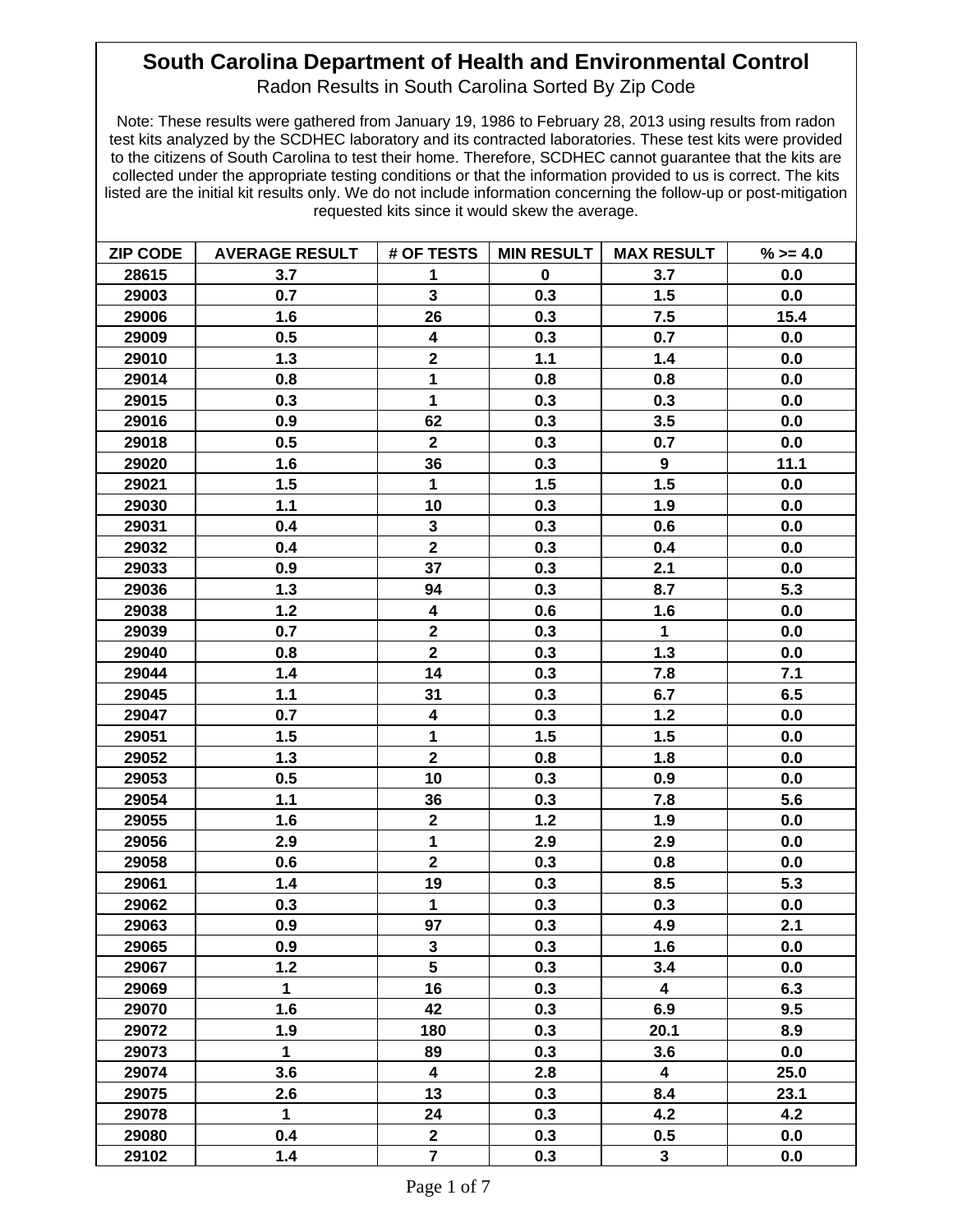| 29105 | 4.2                     | $\sqrt{5}$              | 0.3          | 12.6           | 40.0  |
|-------|-------------------------|-------------------------|--------------|----------------|-------|
| 29107 | $\mathbf{1}$            | 1                       | $\mathbf 1$  | $\mathbf{1}$   | 0.0   |
| 29108 | 2.3                     | 20                      | 0.3          | 12.6           | 15.0  |
| 29112 | 1.1                     | $\bf 6$                 | 0.3          | $\mathbf{2}$   | 0.0   |
| 29113 | 0.9                     | $\mathbf{3}$            | 0.3          | 1.8            | 0.0   |
| 29115 | 0.7                     | 10                      | 0.3          | $1.3$          | 0.0   |
| 29118 | 1.4                     | 16                      | 0.3          | 4.9            | 12.5  |
| 29123 | 0.6                     | $\overline{7}$          | 0.3          | $1.2$          | 0.0   |
| 29125 | 1.7                     | $\mathbf{1}$            | 1.7          | 1.7            | 0.0   |
| 29126 | $\overline{\mathbf{4}}$ | 12                      | 0.6          | 15.7           | 16.7  |
| 29127 | 0.7                     | 22                      | 0.3          | 1.4            | 0.0   |
| 29129 | 1.2                     | 8                       | 0.3          | 2.4            | 0.0   |
| 29130 | 2.3                     | 20                      | 0.3          | 6.6            | 30.0  |
| 29135 | 0.9                     | 11                      | 0.3          | 3.2            | 0.0   |
| 29137 | $1.2$                   | $\overline{\mathbf{5}}$ | 0.8          | 1.5            | 0.0   |
|       |                         | 8                       |              |                |       |
| 29138 | 0.8                     |                         | 0.3          | 2.1            | 0.0   |
| 29142 | $1.2$                   | $\overline{\mathbf{4}}$ | 0.5          | 1.8            | 0.0   |
| 29150 | 1.1                     | 29                      | 0.3          | 2.8            | 0.0   |
| 29151 | 1.6                     | 1                       | 1.6          | 1.6            | 0.0   |
| 29152 | 0.8                     | 1                       | 0.8          | 0.8            | 0.0   |
| 29153 | $1.2$                   | $6\phantom{a}$          | 0.3          | $\overline{2}$ | 0.0   |
| 29154 | 1.7                     | 16                      | 0.5          | 3.3            | 0.0   |
| 29160 | 1.5                     | $\overline{7}$          | 0.8          | 2.3            | 0.0   |
| 29161 | 0.6                     | $\overline{\mathbf{4}}$ | 0.3          | 0.8            | 0.0   |
| 29162 | 2.2                     | $\mathbf 2$             | 1.9          | 2.4            | 0.0   |
| 29163 | 0.3                     | $\mathbf{1}$            | 0.3          | 0.3            | 0.0   |
| 29164 | $\mathbf 2$             | $\bf 6$                 | 0.8          | $\overline{7}$ | 16.7  |
| 29168 | 1.1                     | $\overline{2}$          | 0.5          | 1.6            | 0.0   |
| 29169 | 3.6                     | 195                     | 0.3          | 49.5           | 26.7  |
| 29170 | 0.8                     | 63                      | 0.3          | 5.9            | 1.6   |
| 29172 | $\mathbf{1}$            | 18                      | 0.3          | 3.2            | 0.0   |
| 29175 | 0.3                     | $\mathbf{1}$            | 0.3          | 0.3            | 0.0   |
| 29178 | 1.6                     | $\overline{\mathbf{4}}$ | 0.6          | 2.8            | 0.0   |
| 29180 | 2.4                     | 21                      | 0.3          | 9.8            | 14.3  |
| 29201 | $\mathbf{1}$            | 39                      | 0.3          | 3.7            | 0.0   |
| 29202 | 0.4                     | $\mathbf{1}$            | 0.4          | 0.4            | 0.0   |
| 29203 | 1.4                     | 48                      | 0.3          | 5.4            | 4.2   |
| 29204 | 1.3                     | 53                      | 0.3          | 8.3            | 3.8   |
| 29205 | $1.1$                   | 91                      | 0.3          | 5.7            | 2.2   |
| 29206 | 1.1                     | 122                     | 0.3          | 10             | 2.5   |
| 29208 | 1.5                     | $\mathbf{3}$            | 0.7          | 2.3            | 0.0   |
| 29209 | 1.1                     | 77                      | 0.3          | 6.7            | 1.3   |
| 29210 | 2.1                     | 106                     | 0.3          | 46.4           | 4.7   |
| 29211 | 6.4                     | 1                       | 6.4          | 6.4            | 100.0 |
| 29212 | $1.2$                   | 120                     | 0.3          | $\overline{7}$ | 5.0   |
| 29221 | 0.9                     | $\mathbf{1}$            | 0.9          | 0.9            | 0.0   |
| 29223 | 0.9                     | 151                     | 0.3          | 3.5            | 0.0   |
| 29229 | 0.6                     | 63                      | 0.3          | 4.2            | 1.6   |
| 29233 | $\mathbf{2}$            | $\mathbf{2}$            | 1.3          | 2.7            | 0.0   |
| 29244 | 0.6                     | $\mathbf{1}$            | 0.6          | 0.6            | 0.0   |
| 29250 | $1.1$                   | $\mathbf{2}$            | 0.7          | 1.4            | 0.0   |
| 29272 | $\mathbf{2}$            | $\mathbf{1}$            | $\mathbf{2}$ | $\mathbf{2}$   | 0.0   |
| 29301 | 2.8                     | 58                      | 0.3          | 25.3           | 20.7  |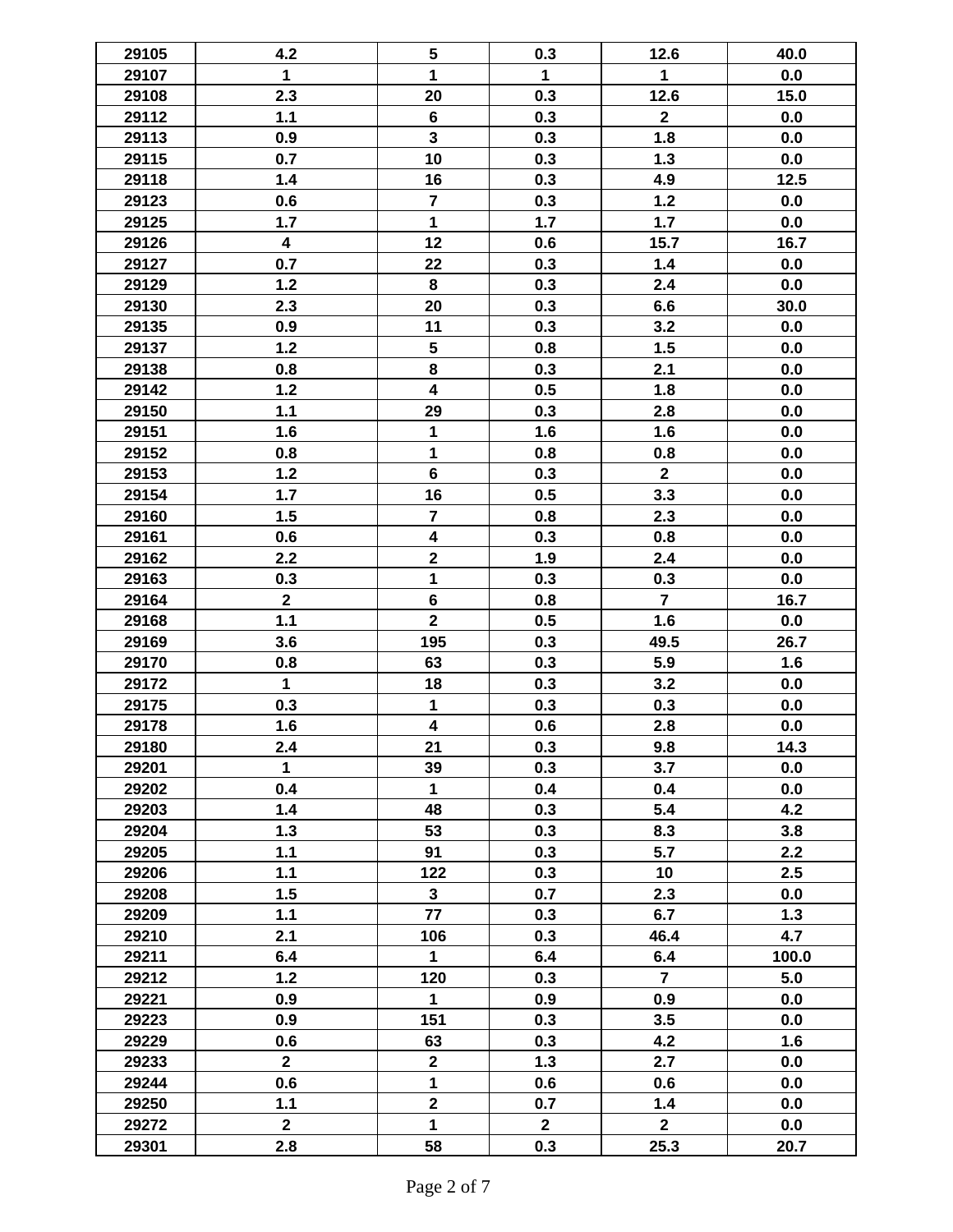| 29302 | 4.4                     | 67                      | 0.3   | 29.7                    | 31.3  |
|-------|-------------------------|-------------------------|-------|-------------------------|-------|
| 29303 | 2.4                     | 28                      | 0.3   | 9                       | 17.9  |
| 29306 | 3.3                     | 25                      | 0.3   | 11.1                    | 24.0  |
| 29307 | 2.5                     | 48                      | 0.3   | 10.8                    | 18.8  |
| 29316 | 2.4                     | 43                      | 0.3   | 12.1                    | 11.6  |
| 29322 | 2.3                     | 38                      | 0.3   | 8.8                     | 23.7  |
| 29323 | 4.3                     | 24                      | 0.3   | 29.3                    | 37.5  |
|       | 1.3                     | 23                      | 0.3   | 3.8                     | 0.0   |
| 29325 |                         |                         |       |                         |       |
| 29330 | 1.4                     | 46                      | 0.3   | 6.8                     | 8.7   |
| 29332 | 0.7                     | 8                       | 0.3   | 2.1                     | 0.0   |
| 29334 | 2.3                     | 44                      | 0.3   | 9.7                     | 18.2  |
| 29335 | 1.4                     | $\mathbf 2$             | 0.7   | $\mathbf{2}$            | 0.0   |
| 29336 | 0.6                     | $\mathbf{1}$            | 0.6   | 0.6                     | 0.0   |
| 29340 | 4.3                     | 50                      | 0.3   | 14.2                    | 42.0  |
| 29341 | 1.9                     | 42                      | 0.3   | 9.3                     | 9.5   |
| 29342 | 6.9                     | $\mathbf{2}$            | 6.9   | 6.9                     | 100.0 |
| 29349 | $\overline{\mathbf{4}}$ | 91                      | 0.3   | 41                      | 22.0  |
| 29351 | 0.5                     | 4                       | 0.3   | 0.7                     | 0.0   |
| 29353 | 2.8                     | $\overline{\mathbf{2}}$ | 0.3   | 5.2                     | 50.0  |
| 29355 | 0.6                     | $\mathbf{1}$            | 0.6   | 0.6                     | 0.0   |
| 29356 | 3.8                     | 64                      | 0.3   | 13.8                    | 32.8  |
| 29360 | $\overline{2}$          | 30                      | 0.6   | 7.2                     | 13.3  |
| 29364 | 1.1                     | $\mathbf{1}$            | $1.1$ | $1.1$                   | 0.0   |
| 29365 | 1.3                     | 28                      | 0.3   | 4.8                     | 3.6   |
| 29369 | 3.3                     | 46                      | 0.3   | 30.3                    | 19.6  |
| 29372 | 3.2                     | 8                       | 0.3   | 7.2                     | 25.0  |
| 29373 | 0.9                     | 1                       | 0.9   | 0.9                     | 0.0   |
| 29374 | 2.4                     | $\boldsymbol{9}$        | 0.5   | 5.2                     | 11.1  |
| 29376 | $\mathbf{3}$            | 34                      | 0.3   | 10.3                    | 17.6  |
| 29377 | 1.4                     | 5                       | 0.5   | $\overline{\mathbf{4}}$ | 20.0  |
| 29379 | 1.4                     | 22                      | 0.3   | 4.8                     | 4.5   |
| 29383 | 1.3                     | 1                       | 1.3   | 1.3                     | 0.0   |
| 29384 | 2.6                     | 15                      | 0.3   | 19.2                    | 13.3  |
| 29385 | $1.3$                   | 12                      | 0.3   | 3.4                     | 0.0   |
| 29388 | $\overline{2}$          | 37                      | 0.3   | 8.9                     | 10.8  |
| 29401 | 0.8                     | $6\phantom{a}$          | 0.3   | 1.7                     | 0.0   |
| 29403 | 0.8                     | 18                      | 0.3   | 3.4                     | 0.0   |
| 29404 | 1                       | 78                      | 0.3   | 4.6                     | 2.6   |
| 29405 | $\mathbf{1}$            | 11                      | 0.3   | 2.6                     | 0.0   |
| 29406 | $\mathbf{1}$            | 11                      | 0.3   | 1.7                     | 0.0   |
| 29407 | 0.8                     | 25                      | 0.3   | $\overline{2}$          | 0.0   |
| 29409 | 2.3                     | $\overline{2}$          | 1.3   | 3.2                     | 0.0   |
| 29410 | 0.5                     | $6\phantom{a}$          | 0.3   | 0.8                     | 0.0   |
| 29412 | 1.1                     | 17                      | 0.3   | 3.5                     | 0.0   |
| 29414 | 1.5                     | 34                      | 0.3   | 5.7                     | 8.8   |
| 29418 | 2.1                     | 17                      | 0.3   | 6.9                     | 17.6  |
| 29420 | 1.6                     | 11                      | 0.3   | 4.6                     | 18.2  |
| 29431 | 1.1                     | 1                       | 1.1   | 1.1                     | 0.0   |
| 29432 | 0.3                     | 1                       | 0.3   | 0.3                     | 0.0   |
| 29435 | 0.6                     | $\overline{\mathbf{3}}$ | 0.3   | 1.1                     | 0.0   |
| 29436 | 0.4                     | $\overline{\mathbf{2}}$ | 0.3   | 0.5                     | 0.0   |
| 29437 | 0.6                     | $\overline{\mathbf{3}}$ | 0.5   | 0.7                     | 0.0   |
| 29438 | 0.7                     | $\overline{\mathbf{4}}$ | 0.3   | 1                       | 0.0   |
|       |                         |                         |       |                         |       |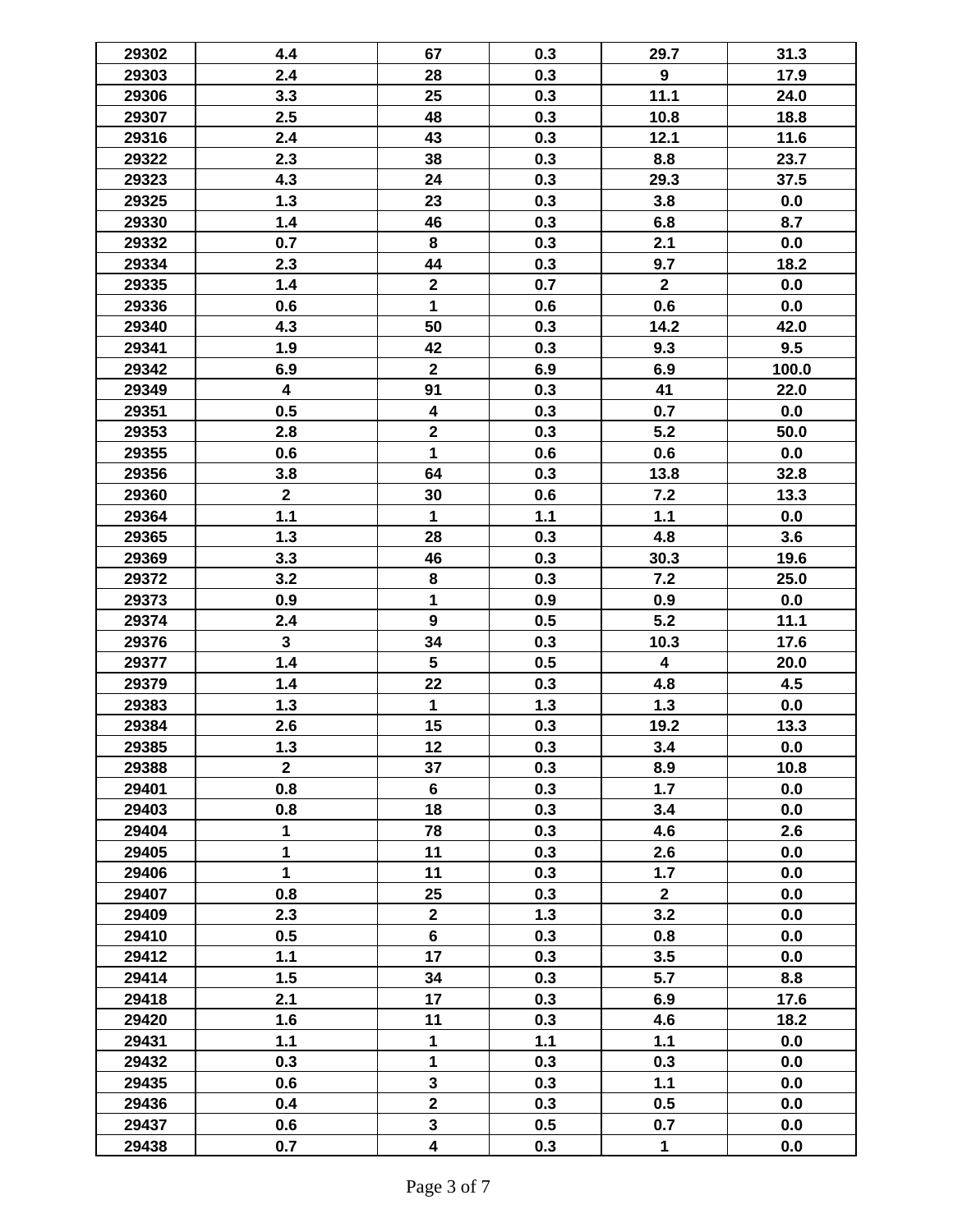| 29439 | 0.4          | $\mathbf{2}$            | 0.3          | 0.5            | 0.0  |
|-------|--------------|-------------------------|--------------|----------------|------|
| 29440 | 0.8          | 21                      | 0.3          | 2.2            | 0.0  |
| 29445 | 1.3          | 17                      | 0.3          | 4.8            | 5.9  |
| 29446 | 1.3          | 1                       | 1.3          | 1.3            | 0.0  |
| 29449 | 0.7          | $\mathbf{3}$            | 0.3          | $1.2$          | 0.0  |
| 29451 | 0.8          | $\overline{9}$          | 0.3          | 2.1            | 0.0  |
|       |              | 1                       | 0.3          | 0.3            |      |
| 29452 | 0.3          | 1                       |              |                | 0.0  |
| 29453 | 0.3          |                         | 0.3          | 0.3            | 0.0  |
| 29455 | 0.7          | 15                      | 0.3          | 1.6            | 0.0  |
| 29456 | 1.6          | 8                       | 0.3          | 3.5            | 0.0  |
| 29461 | 0.6          | $\overline{\mathbf{4}}$ | 0.3          | 1.1            | 0.0  |
| 29464 | $\mathbf 1$  | 37                      | 0.3          | 6.5            | 5.4  |
| 29466 | 0.6          | 13                      | 0.3          | $1.3$          | 0.0  |
| 29470 | 0.7          | 1                       | 0.7          | 0.7            | 0.0  |
| 29471 | 0.3          | 1                       | 0.3          | 0.3            | 0.0  |
| 29472 | 0.7          | $\overline{\mathbf{7}}$ | 0.3          | 1.5            | 0.0  |
| 29474 | 0.5          | 1                       | 0.5          | 0.5            | 0.0  |
| 29475 | 3.8          | 1                       | 3.8          | 3.8            | 0.0  |
| 29477 | $\mathbf{1}$ | $\mathbf{3}$            | 0.3          | 1.4            | 0.0  |
| 29479 | 0.6          | 1                       | 0.6          | 0.6            | 0.0  |
| 29482 | 0.3          | 1                       | 0.3          | 0.3            | 0.0  |
| 29483 | $\mathbf{1}$ | 19                      | 0.3          | 2.5            | 0.0  |
| 29484 | 0.9          | $\mathbf{1}$            | 0.9          | 0.9            | 0.0  |
| 29485 | 1.8          | 32                      | 0.3          | 12.3           | 9.4  |
| 29488 | 0.6          | 13                      | 0.3          | 1.9            | 0.0  |
| 29492 | 0.7          | $5\phantom{.0}$         | 0.3          | $1.2$          | 0.0  |
| 29501 | 0.7          | 25                      | 0.3          | 1.9            | 0.0  |
| 29503 | $\mathbf{1}$ | $\mathbf 1$             | $\mathbf{1}$ | $\mathbf{1}$   | 0.0  |
| 29505 | 0.7          | 20                      | 0.3          | 1.7            | 0.0  |
| 29506 | 1.8          | $6\phantom{a}$          | 0.3          | 6.9            | 16.7 |
| 29510 | 0.6          | $\overline{\mathbf{4}}$ | 0.3          | 1.1            | 0.0  |
| 29511 | 0.7          | $\mathbf{2}$            | 0.6          | 0.7            | 0.0  |
| 29512 | $1.2$        | $6\phantom{a}$          | 0.3          | 2.5            | 0.0  |
| 29520 | $\mathbf 1$  | $\bf 6$                 | 0.3          | $\overline{2}$ | 0.0  |
| 29525 | 0.6          | $\overline{\mathbf{2}}$ | 0.6          | 0.6            | 0.0  |
| 29526 | 0.6          | 11                      | 0.3          | 2.1            | 0.0  |
| 29527 | $\mathbf{1}$ | $\mathbf{3}$            | 0.3          | 1.5            | 0.0  |
| 29532 | 0.6          | 35                      | 0.3          | 1.8            | 0.0  |
| 29536 | 0.7          | 10                      | 0.3          | 1.8            | 0.0  |
| 29540 | 0.5          | $\mathbf{2}$            | 0.3          | 0.7            | 0.0  |
| 29541 | 0.4          | $\overline{\mathbf{4}}$ | 0.3          | 0.5            | 0.0  |
| 29543 | 0.5          | 1                       | 0.5          | 0.5            | 0.0  |
| 29544 | $1.2$        | $\mathbf{1}$            | $1.2$        | $1.2$          | 0.0  |
| 29550 | 0.7          | 59                      | 0.3          | 2.9            | 0.0  |
| 29551 | $1.2$        | $\mathbf{1}$            | $1.2$        | $1.2$          | 0.0  |
| 29554 | 0.9          | $\overline{7}$          | 0.3          | 1.5            | 0.0  |
|       | $1.2$        | $\mathbf{3}$            |              |                | 0.0  |
| 29555 |              | $6\phantom{a}$          | 0.6          | 1.7            |      |
| 29556 | 0.8          |                         | 0.3          | $1.1$          | 0.0  |
| 29560 | 0.5          | $\overline{\mathbf{5}}$ | 0.3          | 0.6            | 0.0  |
| 29563 | 0.5          | $\overline{2}$          | 0.3          | 0.6            | 0.0  |
| 29564 | $\mathbf{1}$ | $\overline{\mathbf{2}}$ | 0.5          | 1.4            | 0.0  |
| 29565 | 0.8          | $\mathbf{2}$            | 0.3          | 1.3            | 0.0  |
| 29566 | $\mathbf 1$  | $6\phantom{a}$          | 0.4          | 1.6            | 0.0  |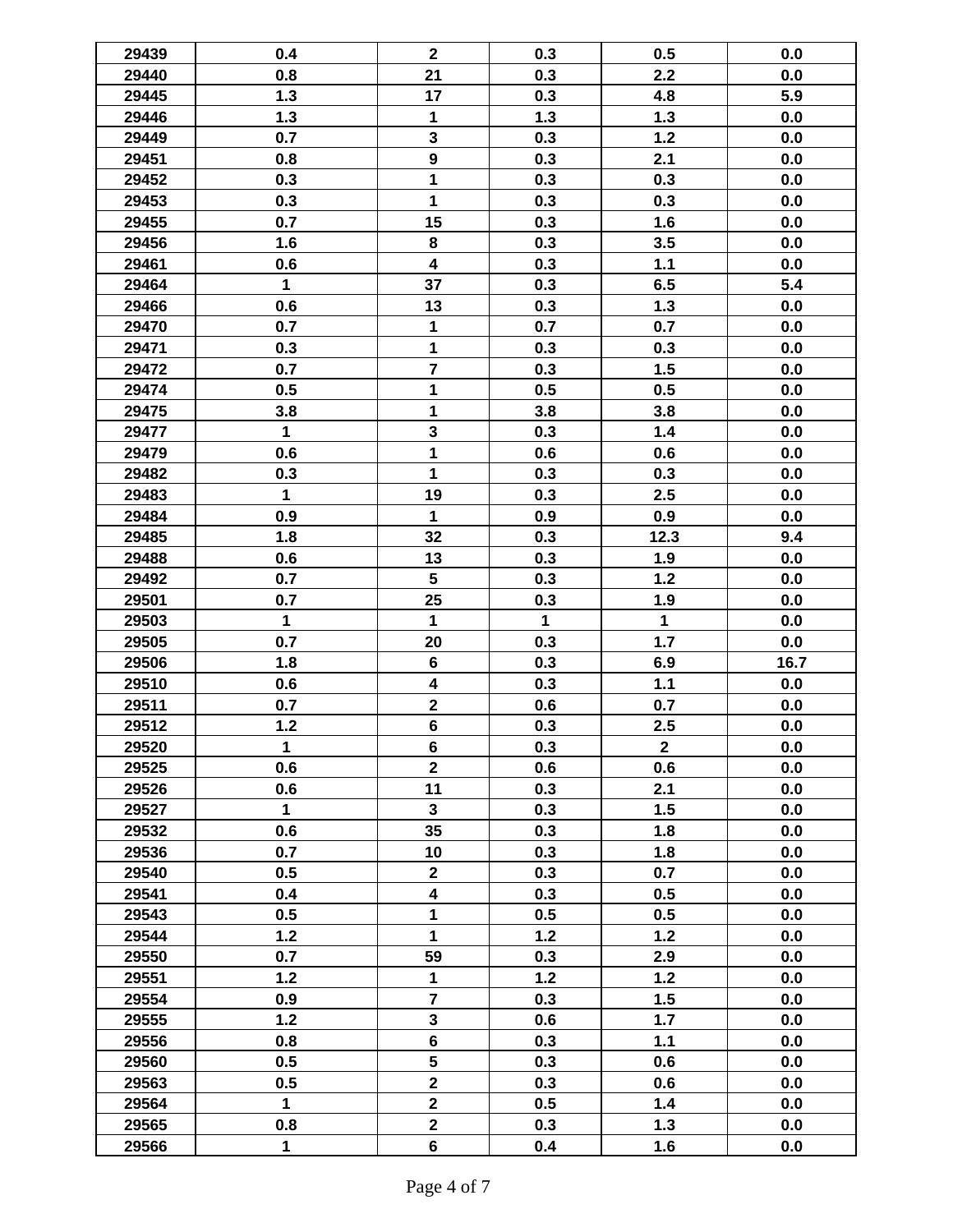| 29569 | 0.5            | $\bf 6$                 | 0.3                     | 1.1                     | 0.0   |
|-------|----------------|-------------------------|-------------------------|-------------------------|-------|
| 29570 | 1.1            | 1                       | 1.1                     | 1.1                     | 0.0   |
| 29571 | 0.9            | 10                      | 0.3                     | 2.2                     | 0.0   |
| 29572 | 0.7            | $\bf 6$                 | 0.3                     | 1                       | 0.0   |
| 29574 | $1.2$          | $\overline{7}$          | 0.4                     | 2.3                     | 0.0   |
| 29575 | 1.4            | $\overline{7}$          | 0.3                     | $\mathbf{3}$            | 0.0   |
| 29576 | 0.7            | $\boldsymbol{9}$        | 0.3                     | $1.2$                   | 0.0   |
| 29577 | 1.1            | $\overline{7}$          | 0.3                     | 3.9                     | 0.0   |
| 29579 | 0.8            | $\bf 6$                 | 0.3                     | 1.6                     | 0.0   |
| 29580 | 0.5            | $\mathbf 2$             | 0.3                     | 0.6                     | 0.0   |
| 29581 | 1.4            | 1                       | 1.4                     | 1.4                     | 0.0   |
| 29582 | 0.6            | $\overline{\mathbf{4}}$ | 0.3                     | 0.9                     | 0.0   |
| 29585 | 0.7            | $\overline{\mathbf{5}}$ | 0.3                     | 1.5                     | 0.0   |
| 29588 | 1.4            | $6\phantom{a}$          | 0.6                     | 2.4                     | 0.0   |
| 29590 | $1.3$          | $\overline{\mathbf{1}}$ | 1.3                     | $1.3$                   | 0.0   |
| 29593 | 0.5            | 18                      | 0.3                     | 1.3                     |       |
|       | $\overline{2}$ |                         |                         |                         | 0.0   |
| 29601 |                | 52                      | 0.3                     | 9.3                     | 5.8   |
| 29604 | 4.4            | $\overline{\mathbf{4}}$ | 1.4                     | 9.5                     | 50.0  |
| 29605 | 2.1            | 170                     | 0.3                     | 12                      | 13.5  |
| 29606 | 31.8           | $\mathbf{3}$            | 8.1                     | 72.1                    | 100.0 |
| 29607 | 2.5            | 204                     | 0.3                     | 14.2                    | 20.1  |
| 29608 | 1.4            | 1                       | 1.4                     | 1.4                     | 0.0   |
| 29609 | 4.6            | 305                     | 0.3                     | 67.2                    | 36.1  |
| 29610 | 0.6            | 1                       | 0.6                     | 0.6                     | 0.0   |
| 29611 | $\mathbf{2}$   | 65                      | 0.3                     | 20.3                    | 9.2   |
| 29612 | 1.4            | $\mathbf{1}$            | 1.4                     | $1.4$                   | 0.0   |
| 29613 | 5.3            | $\overline{2}$          | $\overline{\mathbf{5}}$ | 5.5                     | 100.0 |
| 29615 | 5              | 487                     | 0.3                     | 79.3                    | 40.2  |
| 29616 | 2.2            | $\overline{\mathbf{4}}$ | $1.1$                   | 4.6                     | 25.0  |
| 29617 | 2.5            | 95                      | 0.3                     | 20.9                    | 14.7  |
| 29620 | $1.2$          | 21                      | 0.3                     | 5.6                     | 4.8   |
| 29621 | 1.6            | 124                     | 0.3                     | 10.7                    | 7.3   |
| 29622 | 0.3            | $\mathbf{1}$            | 0.3                     | 0.3                     | 0.0   |
| 29624 | 2.2            | 19                      | 0.3                     | 8.8                     | 26.3  |
| 29625 | 2.9            | 59                      | 0.3                     | 18.7                    | 23.7  |
| 29626 | 1.5            | 24                      | 0.3                     | 6.6                     | 4.2   |
| 29627 | 1.9            | 35                      | 0.3                     | 14.7                    | 8.6   |
| 29628 | 0.3            | $\mathbf{1}$            | 0.3                     | 0.3                     | 0.0   |
| 29630 | 2.5            | 43                      | 0.3                     | 16.5                    | 18.6  |
| 29631 | 2.4            | 61                      | 0.3                     | 7.6                     | 18.0  |
| 29632 | 4.6            | 1                       | 4.6                     | 4.6                     | 100.0 |
| 29633 | 1.4            | $\overline{\mathbf{4}}$ | $\mathbf{1}$            | 2.1                     | 0.0   |
| 29635 | 4.2            | 18                      | 0.3                     | 18.8                    | 33.3  |
| 29638 | 4.1            | $6\phantom{a}$          | 0.3                     | $\overline{7}$          | 50.0  |
| 29639 | 1.7            | $5\phantom{.0}$         | 0.3                     | 2.3                     | 0.0   |
| 29640 | 2.2            | 118                     | 0.3                     | 10.6                    | 16.1  |
| 29642 | 1.3            | 160                     | 0.3                     | 10.2                    | 8.8   |
| 29643 | 2.6            | 11                      | 0.3                     | 10.6                    | 18.2  |
| 29644 | 2.6            | 165                     | 0.3                     | 22.2                    | 17.0  |
| 29645 | 2.3            | 28                      | 0.3                     | 13.8                    | 7.1   |
| 29646 | 1.4            | 50                      | 0.3                     | 6.4                     | 12.0  |
| 29649 | 1.1            | 80                      | 0.3                     | $\overline{\mathbf{4}}$ | 1.3   |
| 29650 | 4.4            | 340                     | 0.3                     | 46.2                    | 39.7  |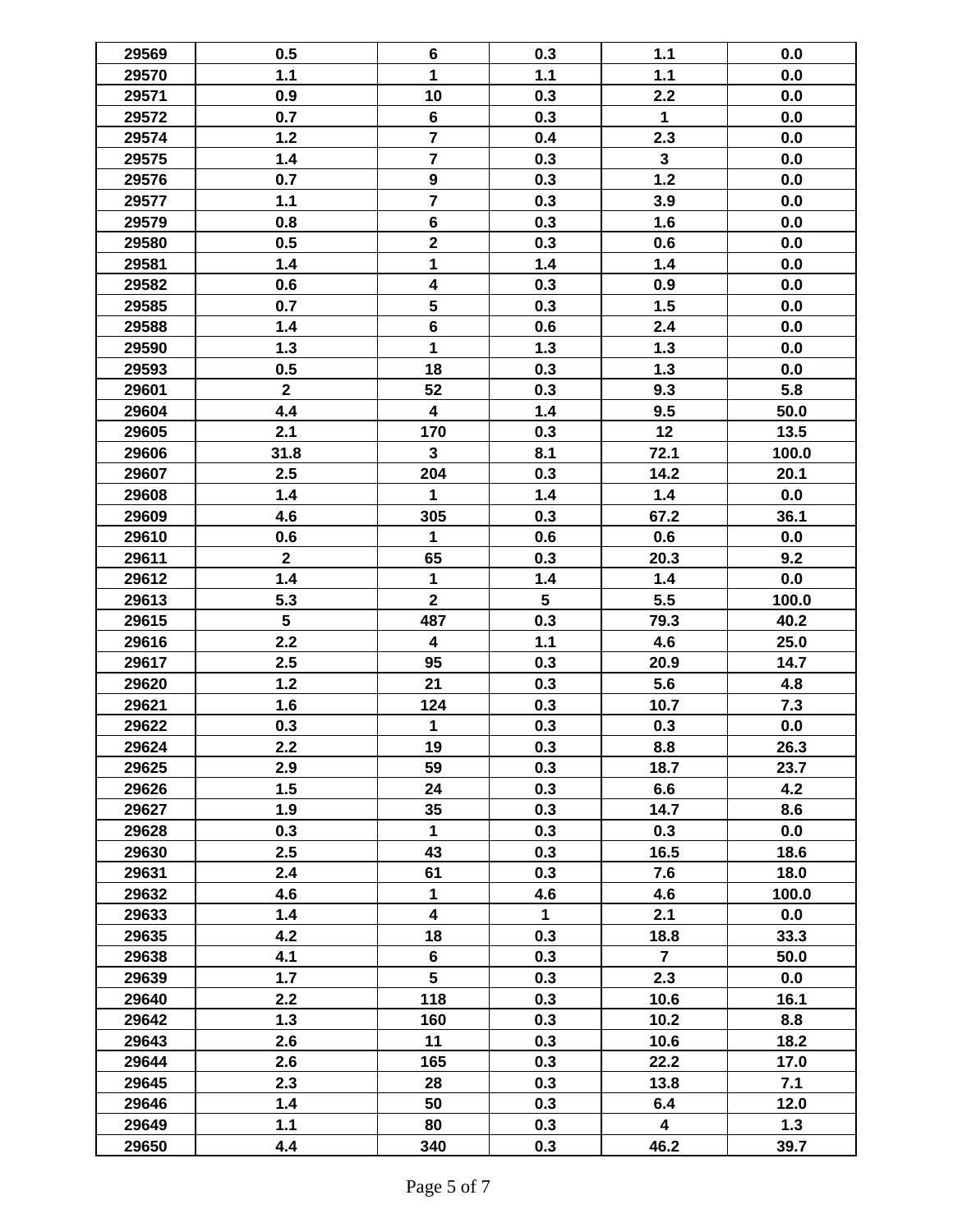| 29651 | 3.4             | 256                     | 0.3          | 40.1           | 23.4  |
|-------|-----------------|-------------------------|--------------|----------------|-------|
| 29652 | $\mathbf{3}$    | 1                       | $\mathbf{3}$ | $\mathbf{3}$   | 0.0   |
| 29653 | 1.5             | $\overline{7}$          | $\mathbf{1}$ | 2.5            | 0.0   |
| 29654 | 1.9             | 21                      | 0.3          | 8.2            | 4.8   |
| 29655 | 1.9             | 14                      | 0.3          | 4.7            | 14.3  |
| 29657 | 2.3             | 53                      | 0.3          | 6.7            | 22.6  |
| 29661 | 3.2             | 36                      | 0.3          | 8.4            | 38.9  |
| 29662 | 2.5             | 64                      | 0.3          | 11             | 15.6  |
| 29664 | 5.5             | 9                       | 0.6          | 14.5           | 66.7  |
| 29665 | 6               | $\mathbf{1}$            | 6            | $6\phantom{a}$ | 100.0 |
| 29666 | 0.7             | $\overline{7}$          | 0.3          | 1.1            | 0.0   |
| 29669 | 1.3             | 59                      | 0.3          | 4.5            | 1.7   |
| 29670 | 2.6             | 18                      | 0.3          | 7.5            | 22.2  |
| 29671 | 5.4             | 83                      | 0.3          | 48.1           | 33.7  |
| 29672 | $5\phantom{.0}$ | 300                     | 0.3          | 33             | 50.7  |
| 29673 | 1.8             | 102                     | 0.3          | 14.6           | 8.8   |
| 29675 | 5.9             | 1                       | 5.9          | 5.9            | 100.0 |
| 29676 | 6.2             | 269                     | 0.3          | 32.5           | 57.2  |
| 29678 | 2.9             | 72                      | 0.3          | 15.5           | 22.2  |
| 29679 | 4.6             | $\mathbf{2}$            | 2.4          | 6.8            | 50.0  |
| 29680 | 4.2             | 370                     | 0.3          | 48.4           | 34.3  |
| 29681 | 3.2             | 563                     | 0.3          | 37.3           | 24.5  |
| 29682 | 3.4             | 15                      | 0.3          |                | 13.3  |
|       |                 | $\mathbf{3}$            |              | 26.4           |       |
| 29684 | 0.5             |                         | 0.3          | 1              | 0.0   |
| 29685 | 5.9             | 18                      | $\mathbf{2}$ | 16.8           | 66.7  |
| 29686 | 3.5             | 11                      | 0.3          | 10.7           | 36.4  |
| 29687 | 6               | 413                     | 0.3          | 126.6          | 38.3  |
| 29689 | 3.4             | 8                       | 0.3          | 10.2           | 25.0  |
| 29690 | 2.7             | 118                     | 0.3          | 57.8           | 17.8  |
| 29691 | 5.1             | 64                      | 0.3          | 37.1           | 50.0  |
| 29692 | 0.9             | $\overline{7}$          | 0.3          | 2.9            | 0.0   |
| 29693 | $\mathbf{2}$    | 33                      | 0.3          | 9.5            | 12.1  |
| 29696 | 6.1             | 26                      | 0.6          | 31.8           | 50.0  |
| 29697 | 0.7             | 20                      | 0.3          | 1.8            | 0.0   |
| 29702 | 2.6             | 14                      | 0.3          | 9.4            | 14.3  |
| 29703 | 1.3             | $\mathbf{2}$            | 0.7          | 1.9            | 0.0   |
| 29704 | 2.7             | 10                      | 0.3          | 6.5            | 40.0  |
| 29706 | 1.5             | $6\phantom{1}$          | 0.3          | 3.4            | 0.0   |
| 29707 | 3.7             | 158                     | 0.3          | 17             | 33.5  |
| 29708 | 2.9             | 38                      | 0.3          | 10             | 18.4  |
| 29709 | 0.6             | $\overline{\mathbf{4}}$ | 0.3          | $1.2$          | 0.0   |
| 29710 | $\mathbf{2}$    | 34                      | 0.3          | $6\phantom{1}$ | 20.6  |
| 29714 | 0.3             | $\mathbf{1}$            | 0.3          | 0.3            | 0.0   |
| 29715 | $\mathbf{3}$    | 36                      | 0.3          | 12.1           | 27.8  |
| 29716 | $\mathbf{2}$    | 1                       | $\mathbf{2}$ | $\overline{2}$ | 0.0   |
| 29720 | 0.8             | 28                      | 0.3          | 4.1            | 3.6   |
| 29726 | 0.3             | 1                       | 0.3          | 0.3            | 0.0   |
| 29729 | $\mathbf{1}$    | $\mathbf{1}$            | $\mathbf{1}$ | $\mathbf{1}$   | 0.0   |
| 29730 | 0.9             | 37                      | 0.3          | 3.1            | 0.0   |
| 29732 | 1.5             | 32                      | 0.3          | 8.1            | 6.3   |
| 29742 | 0.6             | $\mathbf{1}$            | 0.6          | 0.6            | 0.0   |
| 29743 | $\mathbf{1}$    | $\overline{\mathbf{4}}$ | 0.4          | 1.8            | 0.0   |
| 29745 | 1.6             | 20                      | 0.3          | 4.4            | 5.0   |